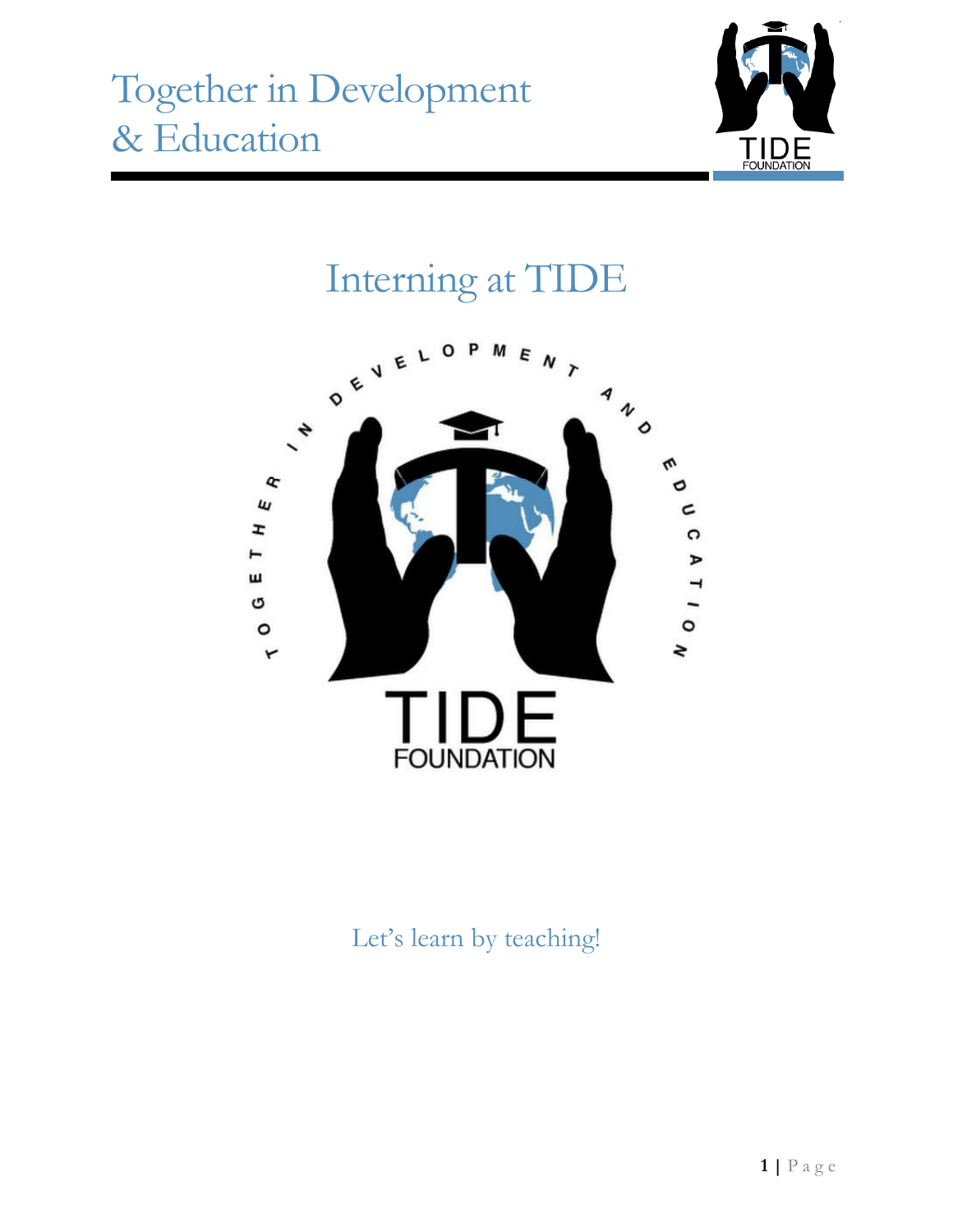## **TIDE Internship Program**

Are you looking for an opportunity to make in difference? Would you like to experience India's unique culture living with a host family? Together in Development and Education is an NGO that deals with education reforms in India. What do we mean by education reforms?

Education is by far the greatest tool for an individual. It empowers you, allows you to become who you want to be. There are many in India who do not get an opportunity to study, who are looking to attain the right to education. Whether it's in the rustic part of our country, or in the urban slums of the city, all places require help. This help can come in terms of directly teaching children, to design a better curriculum, to provide them with necessary teaching learning materials. Inculcating virtues of critical thinking and impacting people's lives via education- That's education reform.

Though, it's not only limited to that. Soft skills and thinking skills, alike, are neglected by much of our education system, we aim to spread its importance and impart these key skills to students. We also run Teacher training programs to help improve the basic teaching pedagogy used in academics. Additionally we also work with college education system to promote a culture of inquiry and research.

Together In Development & Education, founded in November 2014, aims to bring a sustainable change in the Indian educational system. We want to help create sustainable systems that improve both the access to education and the quality of education. Over the past years, we have made an immense impact in the lives of 12,000+ individuals and have set up sustainable systems that, in the coming decade, will impact the lives of atleast 3000 individuals /yr.

TIDE Foundation has various programs that deals with each of the issues stated above, with over 90 members involved in creating this "CHANGE" and they will be involved in planning and managing the internship program. This summer we would like you to be part of our programs. TIDE Foundation is starting a summer internship program. This program is for current undergraduate students, post-graduate students, pass-outs and working professionals to be able to help society.

#### The TIDE Team

We are currently a team of 100 members that are based in US, UK and India. Our team includes principals, professors, teachers, entrepreneurs, designers, architects, engineers, business consultants and college going students (UG, Masters, PhD students).

We our guided by an advisory panel that includes experienced personnel that continue the desire to grow, to learn and be an agent to change the world. Our panel includes Prof. Rangarajan (Dean of the Undergraduate College and Dean of Students at Ahmedabad University), Dr. Shailendra Gupta (Director at North Gujarat Education Society), Dr. Prerna Mohite (Prof. Emeritus at MS university, Vadodara), Mr. Hiren Parikh (academic director of Sanskardham) and Mr. Keshav Chatterjee (Managing Trustee and Director of Prabhat Education Foundation).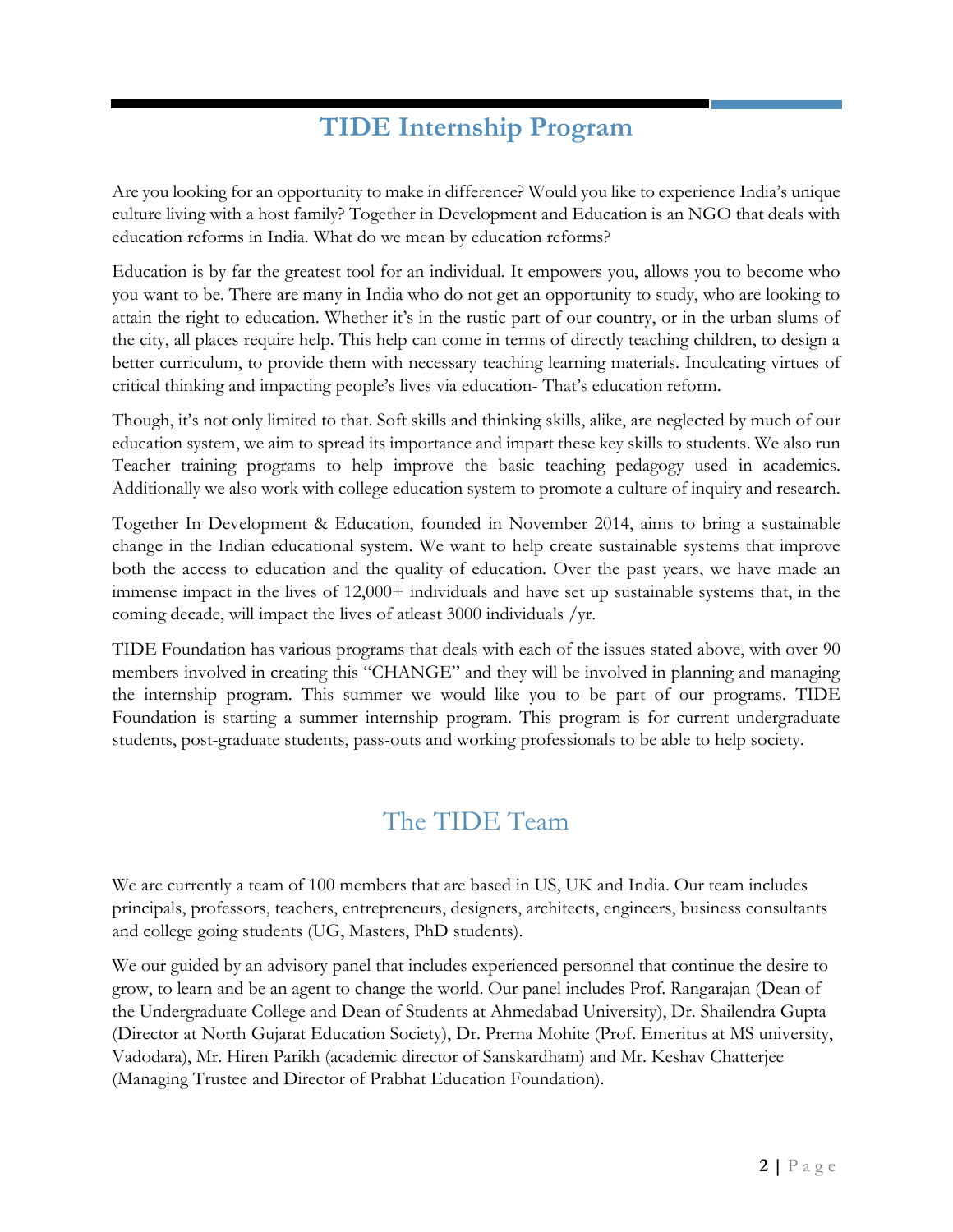### Job description and internship program dates

TIDE runs several internships through the year (some summer specific and some year long); please find out more about each of them by emailing us at  $\inf($ Quideinternational.org or on our website at [http://www.tideinternational.org/get-involved/internship/.](http://www.tideinternational.org/get-involved/internship/) Whichever program you're a part of, you will directly be in contact with the people your helping out; whether it's a life skill training for underprivileged children, thinking skill workshops for more privileged students or teacher training and education enhancement at schools - you will be on the ground, face-to-face.

Generally, the internships are comprised of three to four key responsibilities that splits the focus across operational (directly contributing to the program) and managerial (helping with writing, fundraising, building public relations).

## **Eligibility**

This internships are meant current undergraduate students, post-graduate students, pass-outs and working professionals to be able to help society. The general eligibility is (unless specified otherwise in a specific job description).

- a) have completed first semester at university
- b) possess strong communication (written and oral), time management and leadership skills.
- c) Prior volunteering experience although not required is preferred

## Application process

Please submit your application form [\(http://www.tideinternational.org/internship/apply/\)](http://www.tideinternational.org/internship/apply/) and CV  $($ email to intern $@$ tideinternational.org) at the earliest; the applications will be accepted on a rolling basis. A Skype interview will be scheduled thereafter. Over the interview your interests, skills and past experience will be discussed which will be used to personalize your internship. We hope to review a given application (along with the interviews) in a month's time.

The final decisions for summer internships are made by 30<sup>th</sup> April.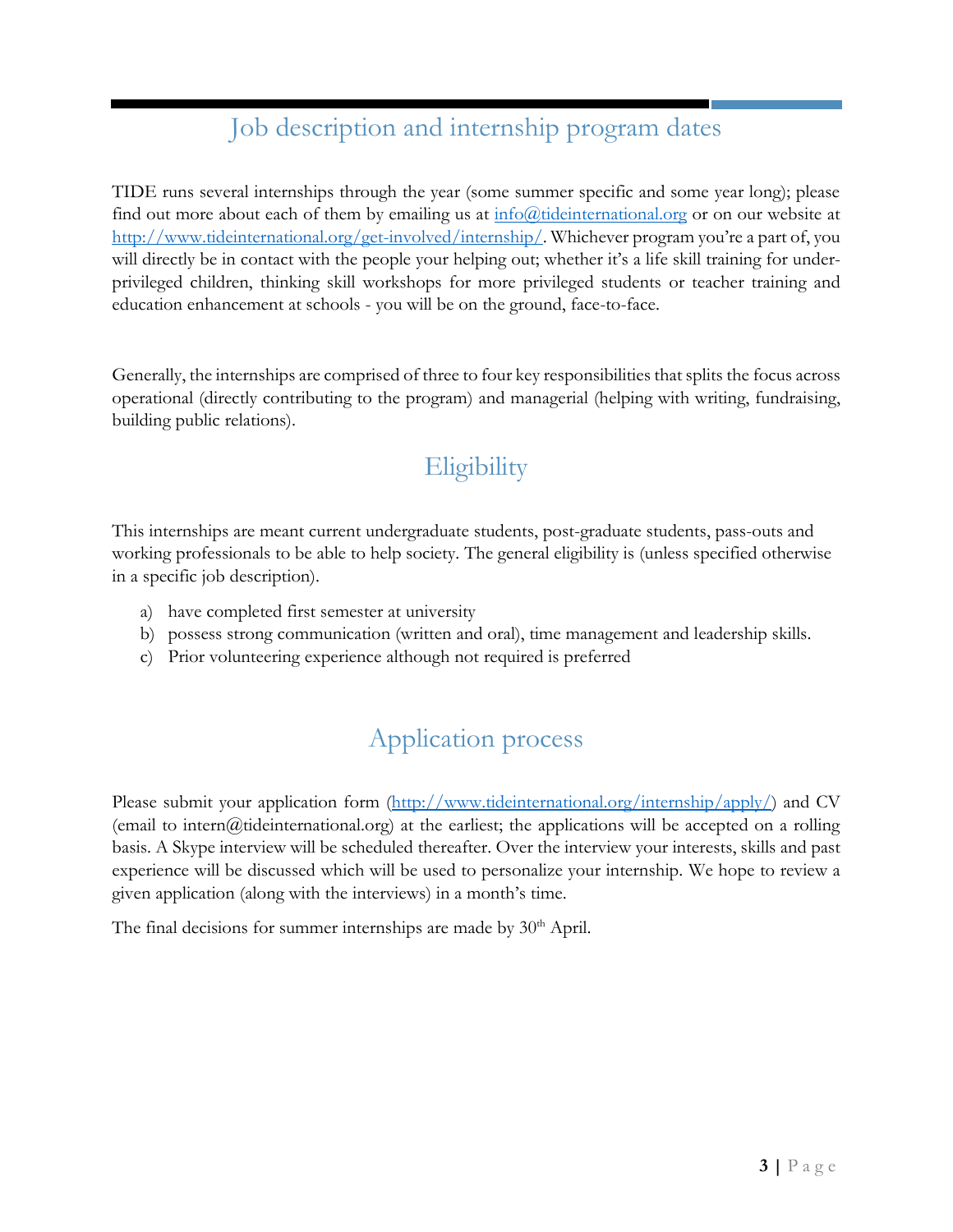#### About Ahmedabad

TIDE is based in Ahmedabad, the famous Mahatma Gandhi's home during the Indian freedom struggle. Ahmedabad is the third fastest growing city in the world,  $7<sup>th</sup>$  largest city in India and has consistently ranked in top 5 cities as the most livable city and the safest city in India. Ahmedabad is situated in Gujarat, western India- it is very well connected to key metro cities like Mumbai and Delhi.

Ahmedabad is known for its culture, delicious food, monsoons, bustling markets, majestic forts, temples and palaces. During you visit here, you will be experiencing two seasons on your visit to A'bad; summers and monsoons.

## Itinerary and travelling

You would need to apply for VISAs and would need to take a flight in to Ahmedabad, Gujarat, India. The TIDE team can assist you with the flight bookings if need be. An airport transport from the Ahmedabad airport to your hosting family will be provided. It is recommended that you carry a phone on the journey so that you can make calls to India and US as need be.

India is a beautiful country to travel in and Ahmedabad has the maximum number of historical monuments and sights in India. Although TIDE doesn't take interns on trips though we highly encourage the same and will support the interns with all the necessary information and good travel agencies if need be.

#### Money Matters

TIDE doesn't charge the interns for the program (however, interns support post their internship is always welcomed; in the past this has come in the form of donations and more importantly as volunteers some of whom have stayed on to lead and set up programs). The interns are expected to manage and pay for their transportation to India, their visas, insurance and transportation within India (to all necessary TIDE and community service sites). Expenses incurred, apart from transportation, in relation to TIDE related work will be paid for by TIDE.